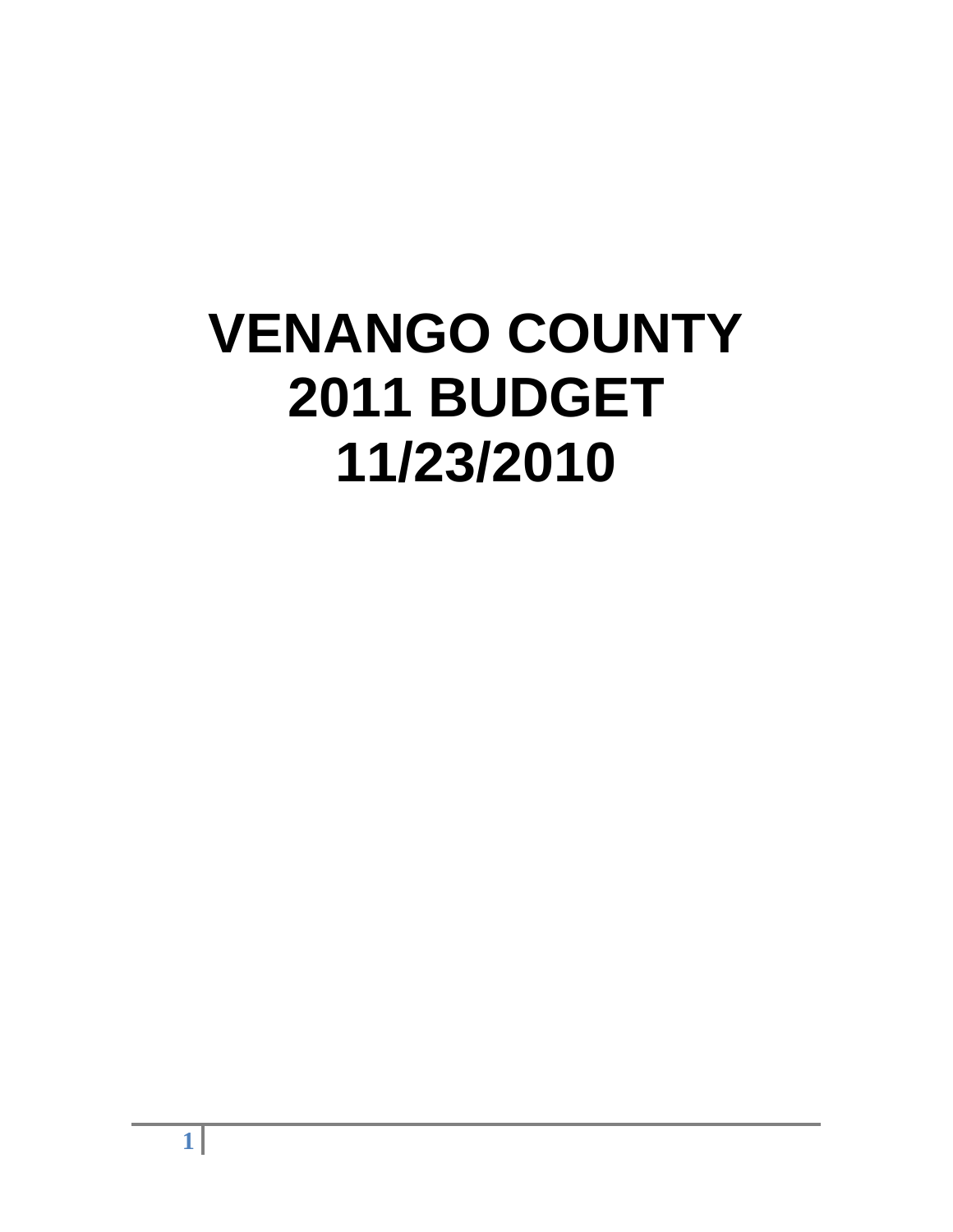# **2011 PRELIMINARY BUDGET PRESENTATION NOVEMBER 23, 2010**

# **TABLE OF CONTENTS**

| <b>BUDGET NARRATIVE - ALL FUNDS</b>              |    |
|--------------------------------------------------|----|
| <b>BUDGET NARRATIVE - GENERAL FUND REVENUE</b>   | 5  |
| <b>BUDGET NARRATIVE - GENERAL FUND EXPENSES</b>  | 9  |
| <b>BUDGET NARRATIVE - OPERATING RESERVE FUND</b> | 12 |
| <b>BUDGET NARRATIVE - HUMAN SERVICES FUND</b>    | 12 |
| <b>BUDGET NARRATIVE - SPECIAL REVENUE FUND</b>   | 13 |
| <b>BUDGET NARRATIVE - CAPITAL FUND</b>           | 14 |
| <b>BUDGET NARRATIVE - DEBT SERVICE FUNDS</b>     | 15 |
| <b>BUDGET NARRATIVE - FIDUCIARY FUNDS</b>        | 15 |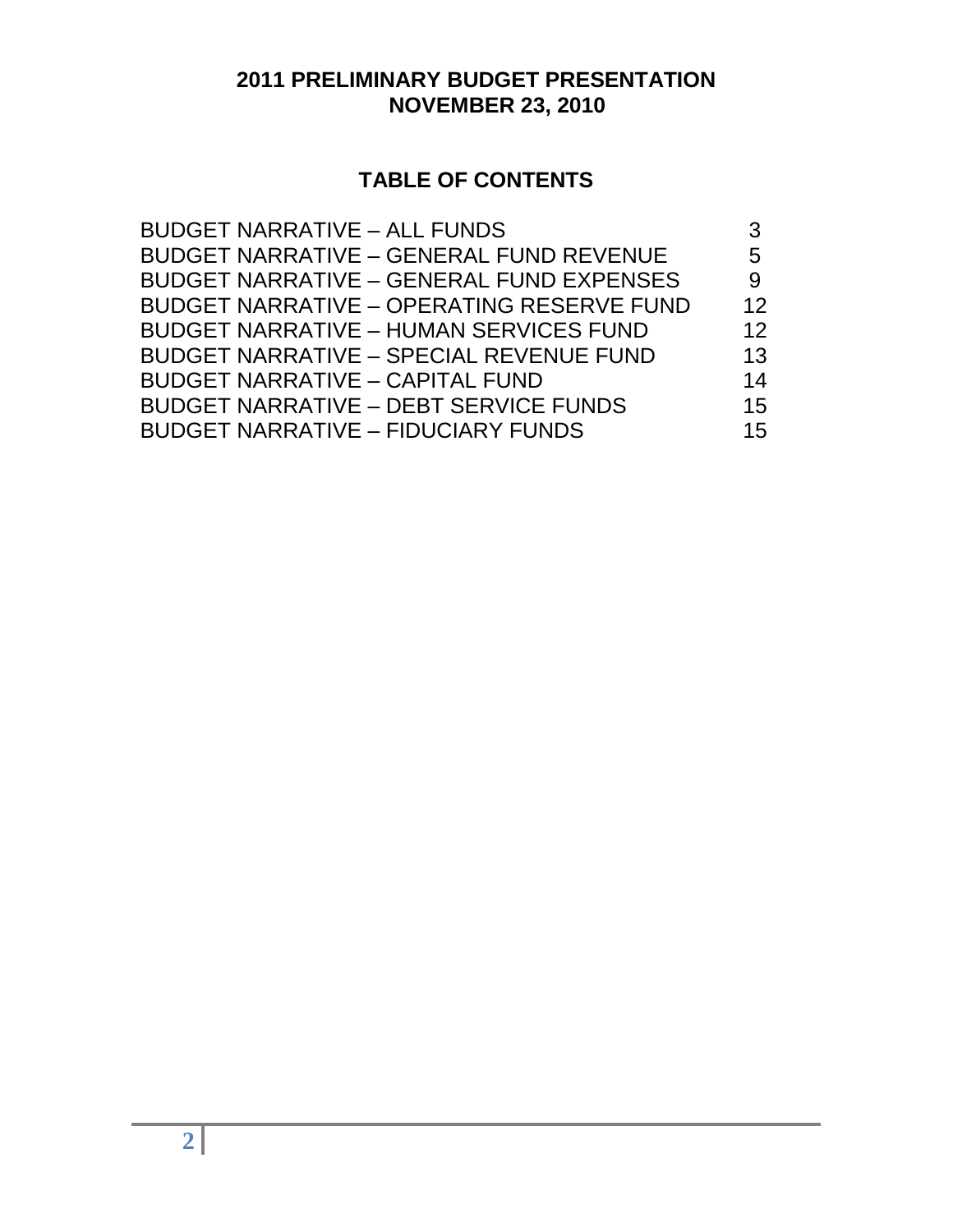# *2011 VENANGO COUNTY BUDGET NARRATIVE*

The Venango County budget consists of approximately 70 funds which roll up in the following categories:

- General Fund: to include County General Fund operations, Human Services Fund and Operating Reserve Fund.
- Special Revenue Funds: to include major funds such as Liquid Fuels, Airport Special Funds, 911 Special Funds and CDBG Funds.
- Capital Reserve Fund: consists only of the Capital Reserve Fund, designated for capital use only.
- Debt Fund: to include the Debt Funds from where all County Debt is recorded and paid.
- Fiduciary Funds: to include major funds such as: Early Head Start, Domestic Relations IV-D Fund, Capital Transit Fund and Rural Operating Assistance Fund.

Total revenue for all funds is projected to be \$48,245,281 in 2011 which represents an increase of approximately 7.0% from the current 2010 \$44,890,128 revenue budget. The County General Fund revenue budget, excluding Human Services, is projected at \$16,906,899 or an estimated 35% of the entire revenue budget.

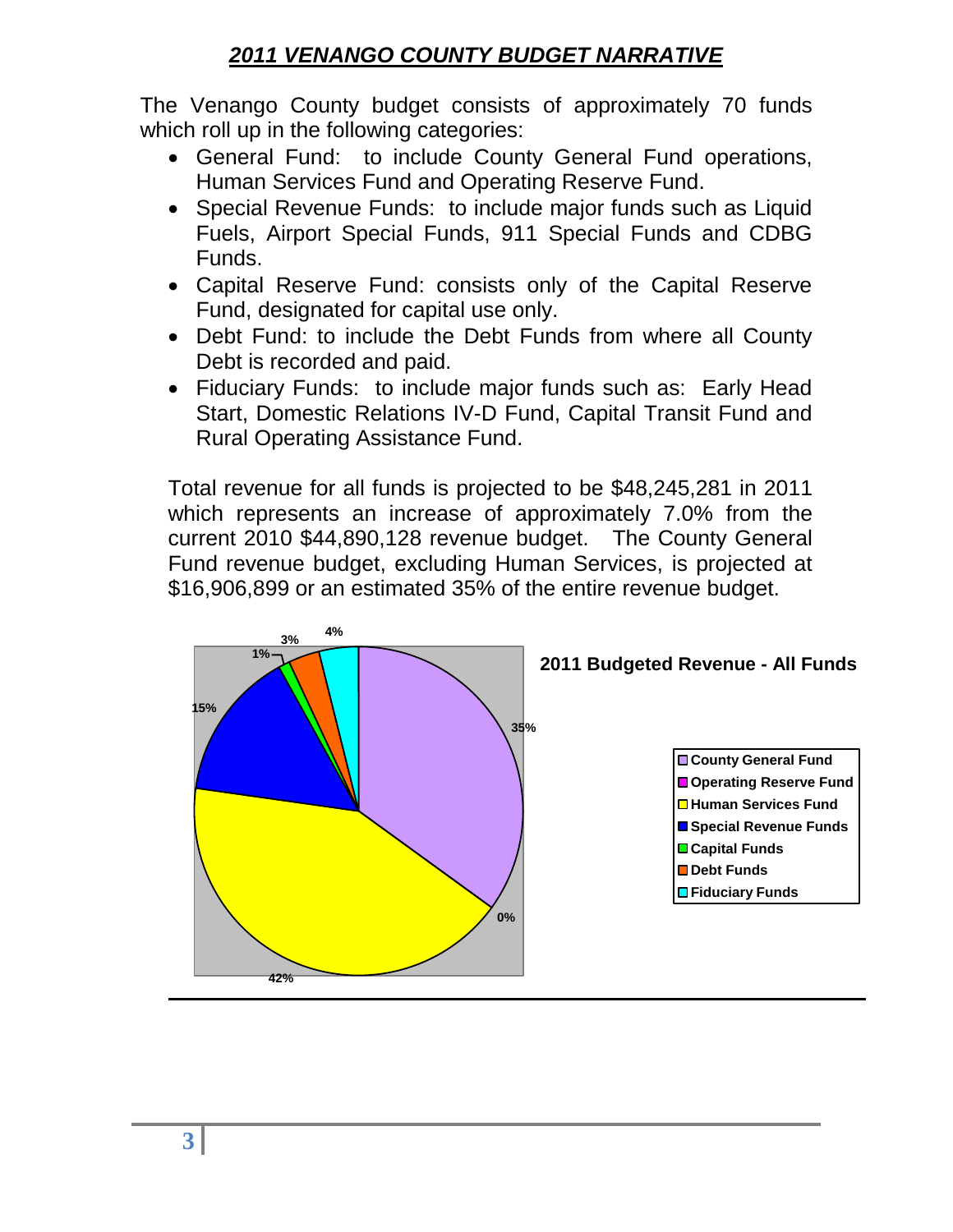Total expenses for all Venango County funds are projected to be \$51,967,714 in 2011 which represents an increase of 7% from the 2010 \$48,129,877 expense budget. The County General Fund expense budget, excluding Human Services, is projected at \$16,906,899 or an estimated 33% of the entire budget.



Although the largest portion of the County's overall budget is the Human Services Fund, this review will place emphasis on the General Fund, non Human Services portion of the budget. This is where all expenses are reported which are funded utilizing the county assessed millage thus funded by county taxpayer dollars.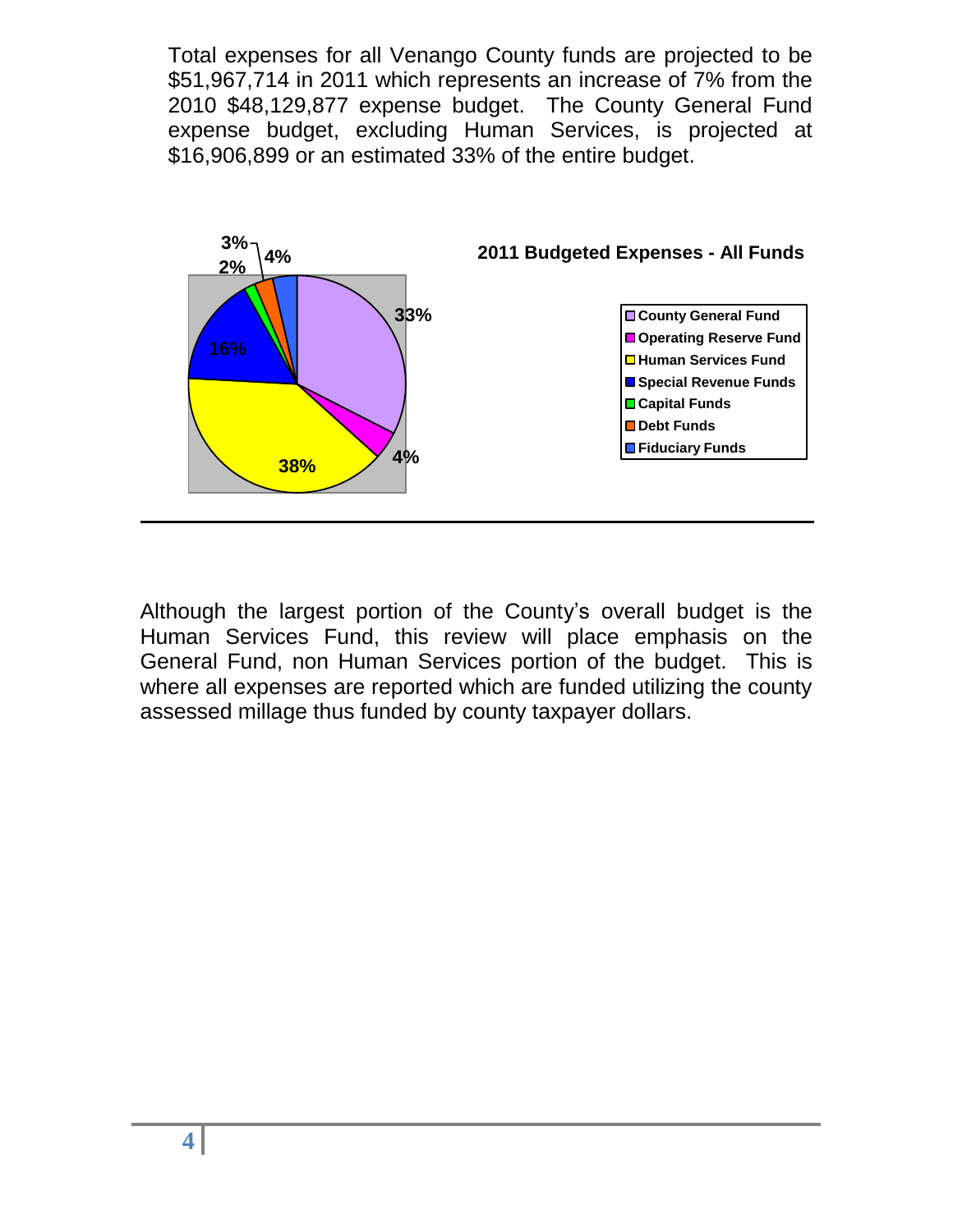#### *Revenue Analysis:*



#### **Taxes**

Taxes are the total amount to be raised by property and per capita taxes for the support of County operations. The County is permitted to levy taxes up to 25 mills on the assessed value of real estate for general purposes and without limitation as to debt service.

The 2010 budget estimates that the assessed value of 35,942 taxable parcels is \$1.962 billion (an estimated .5% increase in the tax base) which will result in gross billings of approximately \$10.9 million. The County also offers a homestead exemption of \$10,000 for all who apply and qualify. There are 14,707 who qualify for this exemption which is budgeted to cost the County approximately \$818,000. The County's non delinquent collection rate on billed taxes is approximately 85%.

The total millage rate for 2011 has been budgeted to remain at 5.565. It will be used entirely for general fund purposes. The County does not officially designate millage for capital reserve or debt service purposes. The millage rate has been allocated to each general fund functional group. The general fund departments break into functional groups as follows:

- **General Government**: Commissioner's, Fiscal, Tax Claim Bureau, MIS, Assessment, Maintenance & Custodial, Garage, Public Defender, Human Resources, Voter Registration, Tax Collectors, Treasurer, Auditors and Planning.
- **Judicial**: Courts, Domestic Relations, Law Library, District Justices, Jury Commissioners, Register & Recorder, Coroner, District Attorney, Prothonotary and Sheriff.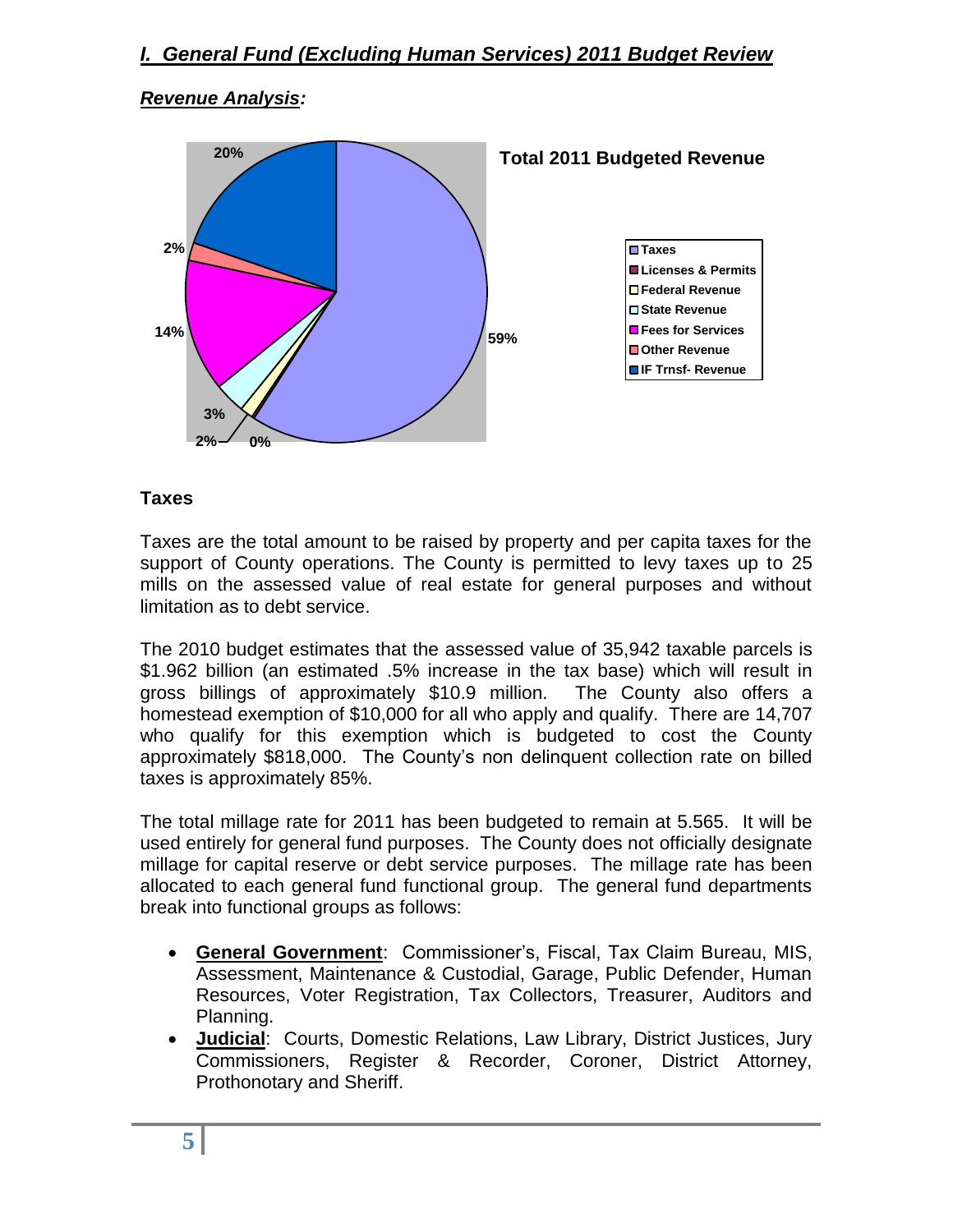- **Public Safety**: Prison, Court Supervision Services, Juvenile Court Supervision Services, EMA and 911.
- **Public Works**: Airport.
- **Human Services**: Veterans, Area on Aging, Children & Youth Services, Mental Health/Mental Retardation, Office of Economic Opportunity, Transportation and Weatherization.
- **Culture and Recreation**: Park
- **Conservation and Development:** Conservation and Economic Development Activities.
- **Other**: Property Insurances
- **Debt:** Debt Service.

The total millage of 5.565 is allocated as follows:

|                                    | 2010  | 2011  |
|------------------------------------|-------|-------|
| <b>GENERAL GOVERNMENT</b>          | 0.727 | 0.605 |
| <b>JUDICIAL</b>                    | 1.157 | 1.145 |
| <b>PUBLIC SAFETY</b>               | 2.055 | 1.904 |
| <b>PUBLIC WORKS</b>                | 0.136 | 0.139 |
| <b>HUMAN SERVICES</b>              | 0.657 | 0.750 |
| <b>CULTURE AND RECREATION</b>      | 0.183 | 0.113 |
| <b>CONSERVATION &amp; DEVELOP.</b> | 0.003 | 0.157 |
| <b>MISCELLANEOUS</b>               | 0.234 | 0.358 |
| <b>DEBT</b>                        | 0.412 | 0.395 |
|                                    |       |       |

In 2010, the median value of a parcel in Venango County is estimated at \$54,604; therefore, the County's annual real estate taxes for an average home amounts to approximately \$300.

The 2011 General Fund budget for taxes of \$10,001,000 represents an increase of approximately \$97,100 from the 2010 \$9,903,900 budget. The increase is namely attributable to monies collected through Tax Claim. Approximately 59% of the general fund budget is funded through tax revenue which is lower than that of the prior year at 61%.

#### **Licenses & Permits**

The 2011 General Fund budget for licenses and permits of \$31,450 represents a slight decrease from the 2010 \$32,450 budget. The fees for licenses and permits are largely generated from the Treasurer's Office.

#### **Federal Revenue**

The County receives revenue from the federal government in the form of specific purpose grants. These monies are designated as federal and tracked via the C.F.D.A. (Catalog of Federal Domestic Assistance) number to ensure the monies are used for the purposes that are allowable under the grant.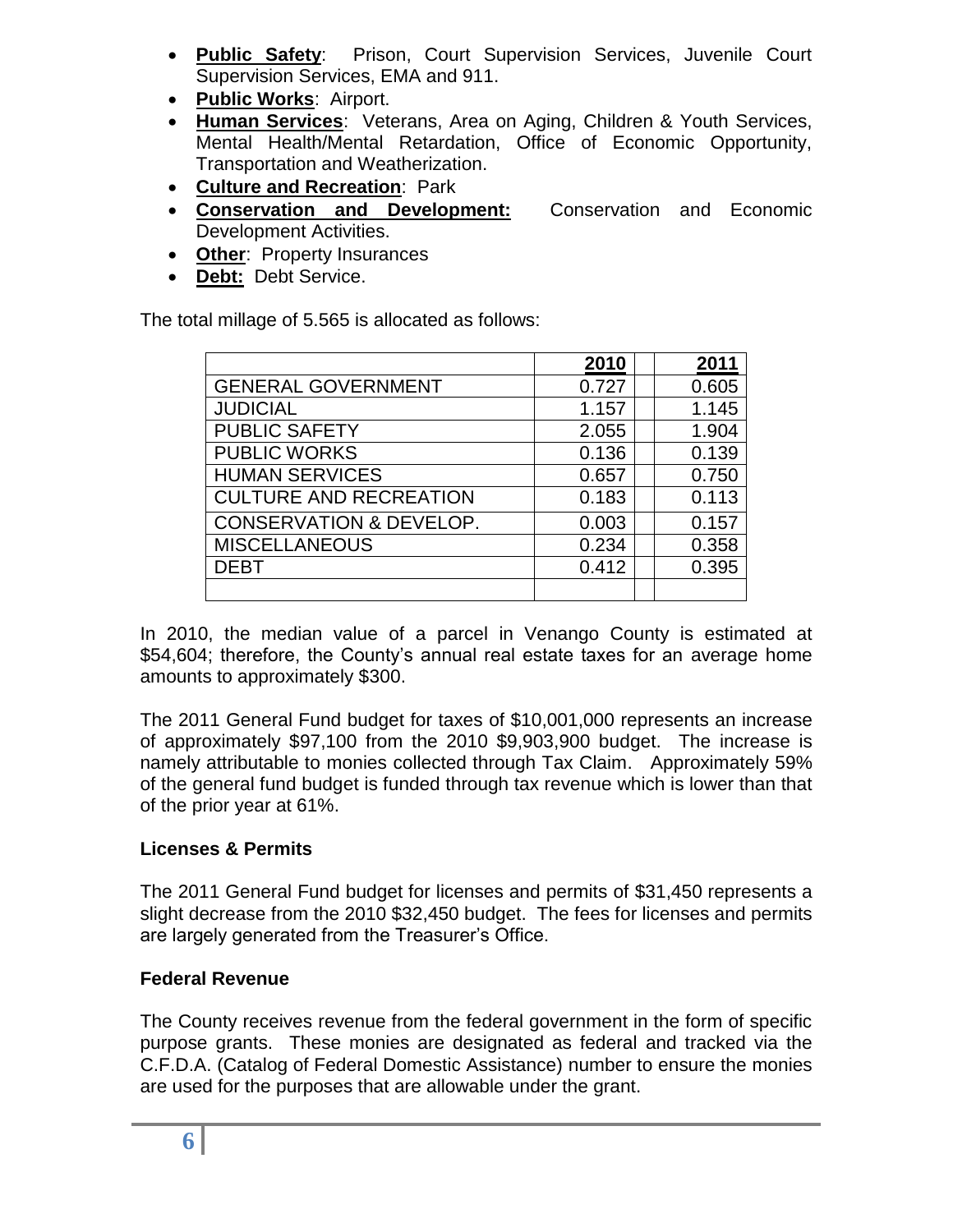The 2011 General Fund budget for Federal Revenue of \$274,038 represents an increase of approximately \$47,747 (21.1%) over the 2010 \$226,291 budget. The primary reasons for the increase are the federal grant to provide training to voters under the Help America Vote Act and an increased allocation in a competitive grant obtained by the District Attorney's Office.

## **State Revenue**

State revenue represents the funds the County receives from the Commonwealth of Pennsylvania and these funds are designated for a specific purpose. These funds are tracked using a project number and the grant number when applicable. State Operating Grant revenues are completely different from Federal Operating Grants.

The 2011 General Fund budget for state revenue of \$526,361 represents a decrease of approximately \$83,100 (13.6%) from the 2010 \$609,461 budget.

Also included in State revenue are state entitlements which are funds provided by the Commonwealth of Pennsylvania to the County for the State's portion of specific expenses. The primary entitlement the County receives is the reimbursement of Judges' expenses. The State will remit approximately \$60,000 to the County in 2011 for each of the County Judges. As the County has two Judges, approximately \$120,000 is budgeted to be received. Slight decreases in State allocations for the County's Court Supervision Services have been factored as well as decreased state grants for planning projects due to the completion of larger projects/plans.

## **Fees for Services – General Government**

These are monies received by the County for a variety of services. They include specific charges assessed members of the public for services rendered. One example of Fees for Services is the monies received by the Recorder's Office for recording a deed.

The 2011 General Fund budget for Fees for Services of \$2,411,739 represents an increase of approximately \$286,604 (12.53%) from the 2010 budget of \$2,143,135. Various increases and decreases occurred to net to the projected increase are namely as follows:

- increased projections for Tax Claim revenues of \$25,000;
- increased projections for the reimbursement revenue related to the Human Services Complex of \$200,000 as larger projects are or will be completed by year-end;
- decreased projections of Court administration revenue of \$20,000;
- decreased projections of Prothonotary revenue of \$10,000;
- decreased projections for Sheriff revenue of \$10,000; and
- increased projections for engineering reimbursement revenue in Planning of \$35,000.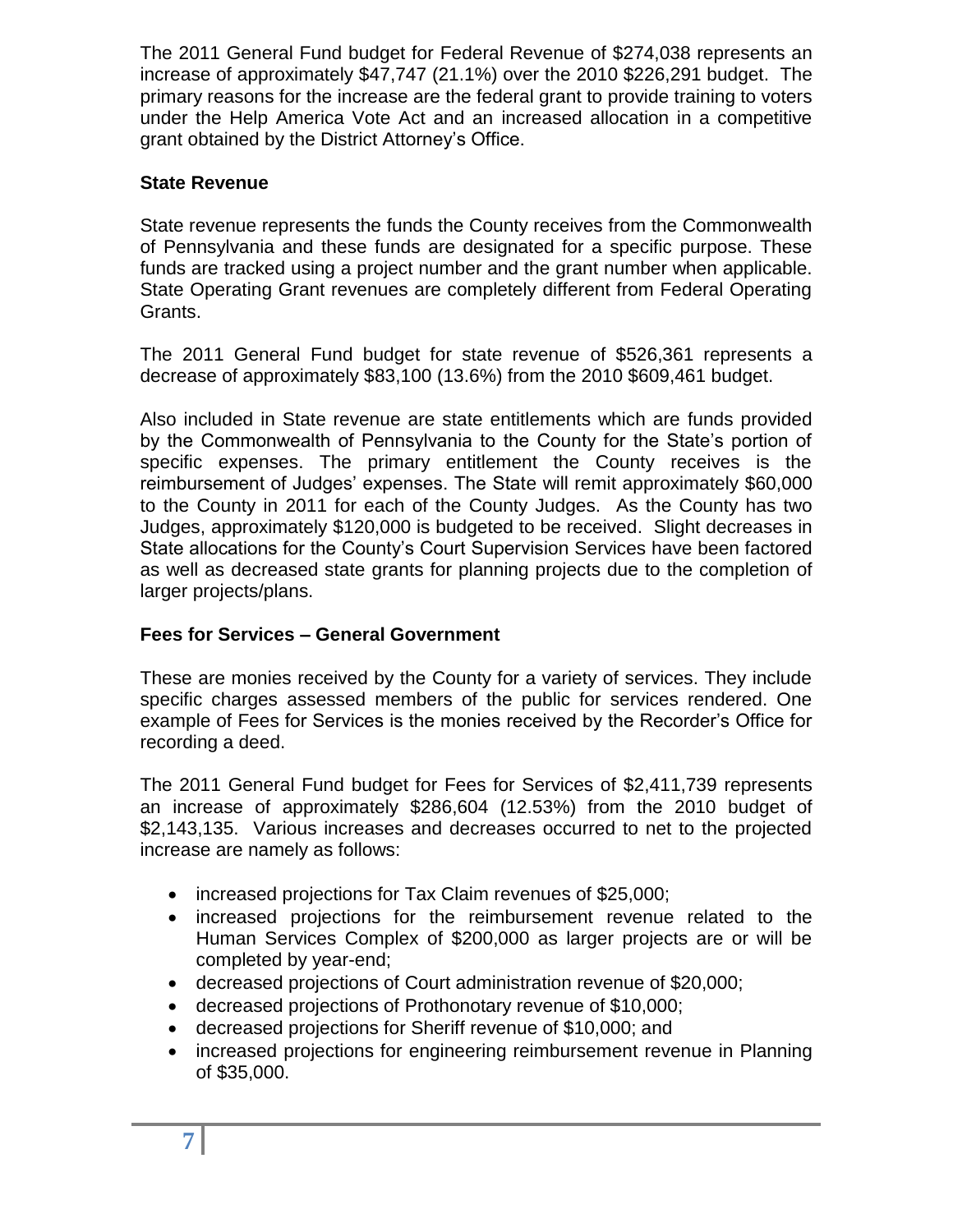#### **Other Revenue**

These are various sources of revenue received by the County. Included in this grouping is revenue generated from the sale of county assets and monies generated by the rental of County property leased to outside entities. It also includes the revenue generated from the investment of cash. The 2011 General Fund budget for Other Revenue of \$344,452 represents a decrease of approximately \$19,313 (2.21%) from the 2010 budget of \$363,765. The decrease is namely due to the interest income. Our Treasurer is constantly reviewing every option for the most effective investment of cash on hand that complies with County Code.

#### **Inter Fund Transfers – Revenue**

These are various monies received in the General Fund from other County funds. One example is the Domestic Relations and Human Services Direct and Indirect Cost Reimbursement. This is an amount allotted each year to repay a portion of administrative costs absorbed by the general fund which include but are not limited to Finance, Management Information Systems, Human Resources, and Maintenance.

The 2011 General Fund budget for Inter Fund Transfers – Revenue of \$3,317,858 represents an increase of approximately \$107,853 (3.36%) over the 2010 budget of \$3,210,005. The primary reason for the increases include:

- total transfers from the Operating Reserve Fund of \$2,076,876 represent an approximate increase of \$87,000;
- total transfers from the 911 Wireless Fund of \$250,000 represent a increase of approximately \$50,000 and;
- total transfers from CYS of \$25,000 represent a decrease of approximately \$25,000

In 2011 the total amount to be transferred from the Operating Reserve Fund is projected to be \$2,076,876 compared to \$1,989,867 which represents an increase of approximately 4%.

In 2011 the total amount to be transferred from the Capital Reserve Fund is projected to be \$140,930. The transfer from the Capital Reserve Fund, which will have a balance of approximately \$650,000 after funding 2010 projects, is needed in order to provide funding for the 2011 General Fund capital expenses.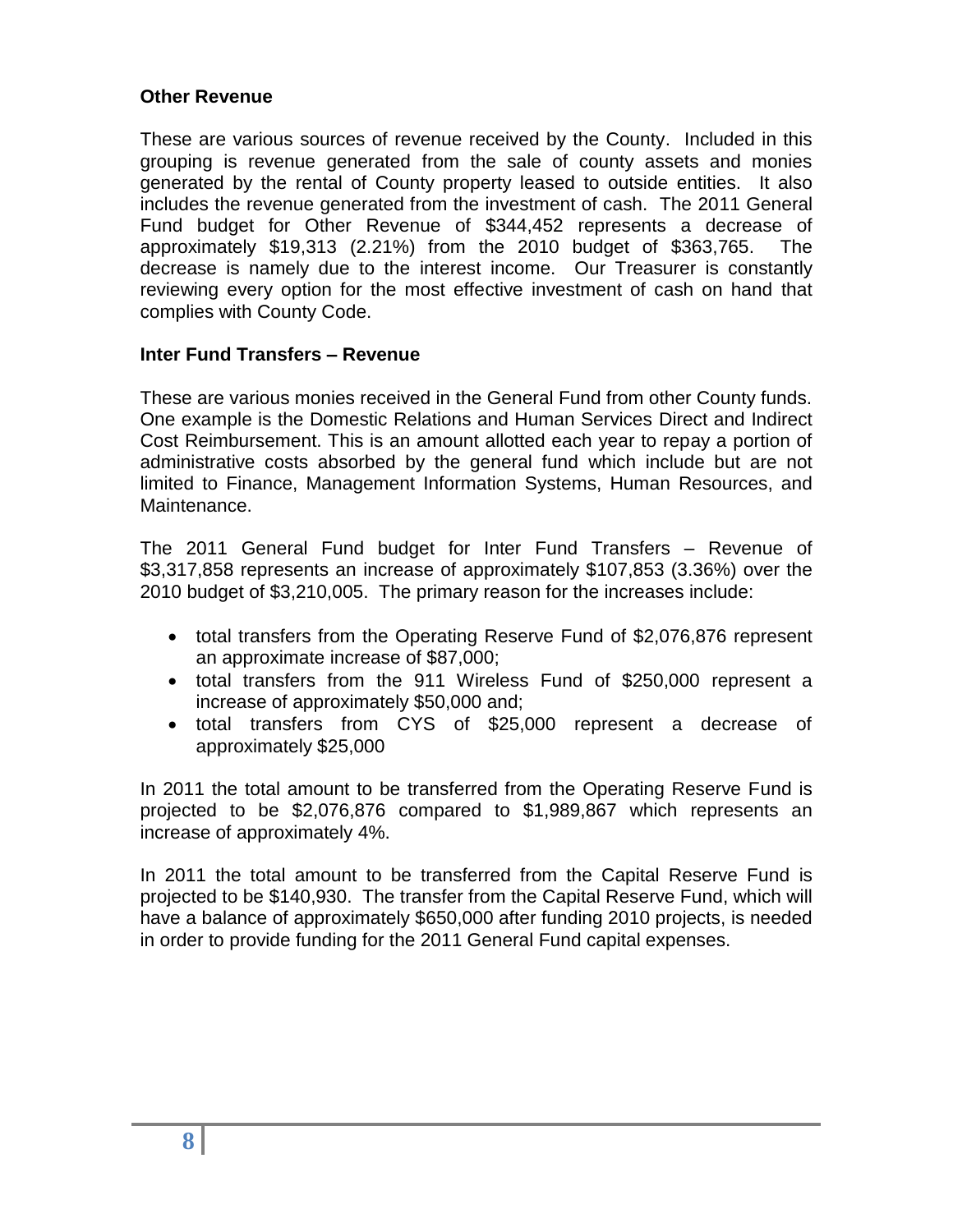#### *Expense Analysis*



#### **Salaries**

These are monies spent on the payroll of County General Fund elected officials and employees. This excludes any salaries paid for Human Services or 911 employees. The 2011 General Fund budget for Salaries of \$6,435,364 represents an increase of approximately \$113,008 (1.79%) from the 2010 budget of \$6,322,356. The 2011 budget includes projected raises for County personnel averaging approximately 3.0%. In addition, increases and decreases to the complement factor into the overall increase or decrease to salary expense.

#### **Benefits**

These are monies spent on FICA and insurance costs for County General Fund elected officials and employees. The 2011 General Fund budget for benefits of \$3,049,950 represents an increase of approximately \$175,503 (6.11%) over the 2010 budget of \$2,874,447. There are two primary reasons for this increase including the notification from the actuary for the County pension plan that the County will be required to make a contribution in 2011 in the amount of \$399,000 which is approximately \$50,000 more than 2010. In addition, the health insurance premium is scheduled to increase approximately 7% for 2011. Changes to the complement are also directly proportionate to the change in benefit amount.

# **9**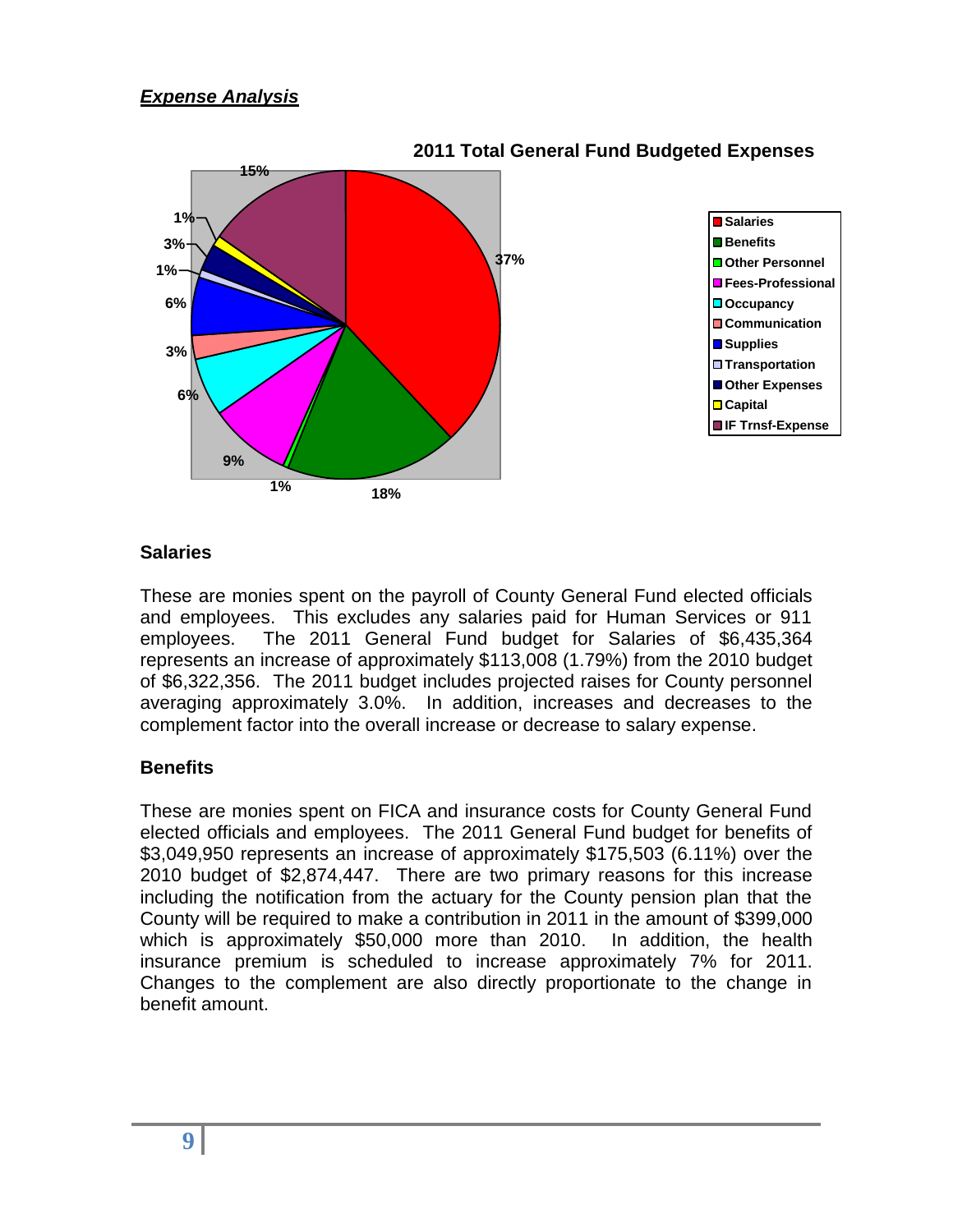Below is a chart which breaks out the 2011 salary and benefit budget by administrative division.



**2011 Salary & Benefit Expense by Division**

#### **Other Personnel Costs**

These are monies primarily spent on training and workshops for County elected officials and employees. The 2011 General Fund budget for Other Personnel Costs of \$113,234 represents a decrease of approximately \$5,432 (4.58%) from the 2010 budget of \$118,866. This decrease reflects efforts by management to cut costs where possible.

#### **Fees-Professional**

These are monies spent on professional fees contracted by the General Fund as well as money provided to other agencies to support their operating costs. The 2011 General Fund Budget for Fees-Professional of \$1,440,165 represents a decrease of approximately \$120,359 (7.71%) from the 2010 budget of \$1,560,524. This decrease results from the following variances:

- A decrease of approximately \$50,000 in the allocation for the Oil Region Alliance;
- A decrease of \$35,000 in professional fees related to Planning; and
- A decrease of \$7,500 for contracted services related to Domestic Relations.

#### **Occupancy**

These are monies spent for all costs associated with building occupancy to include utilities, insurance, and rental of space, ground/building maintenance and repairs. The 2011 General Fund Budget for Occupancy of \$1,043,965 represents increase of approximately \$192,586 (22.62%) over the 2010 \$851,379 budget. This increase is primarily due to additional occupancy costs related to the Human Services Complex and you will note that the reimbursement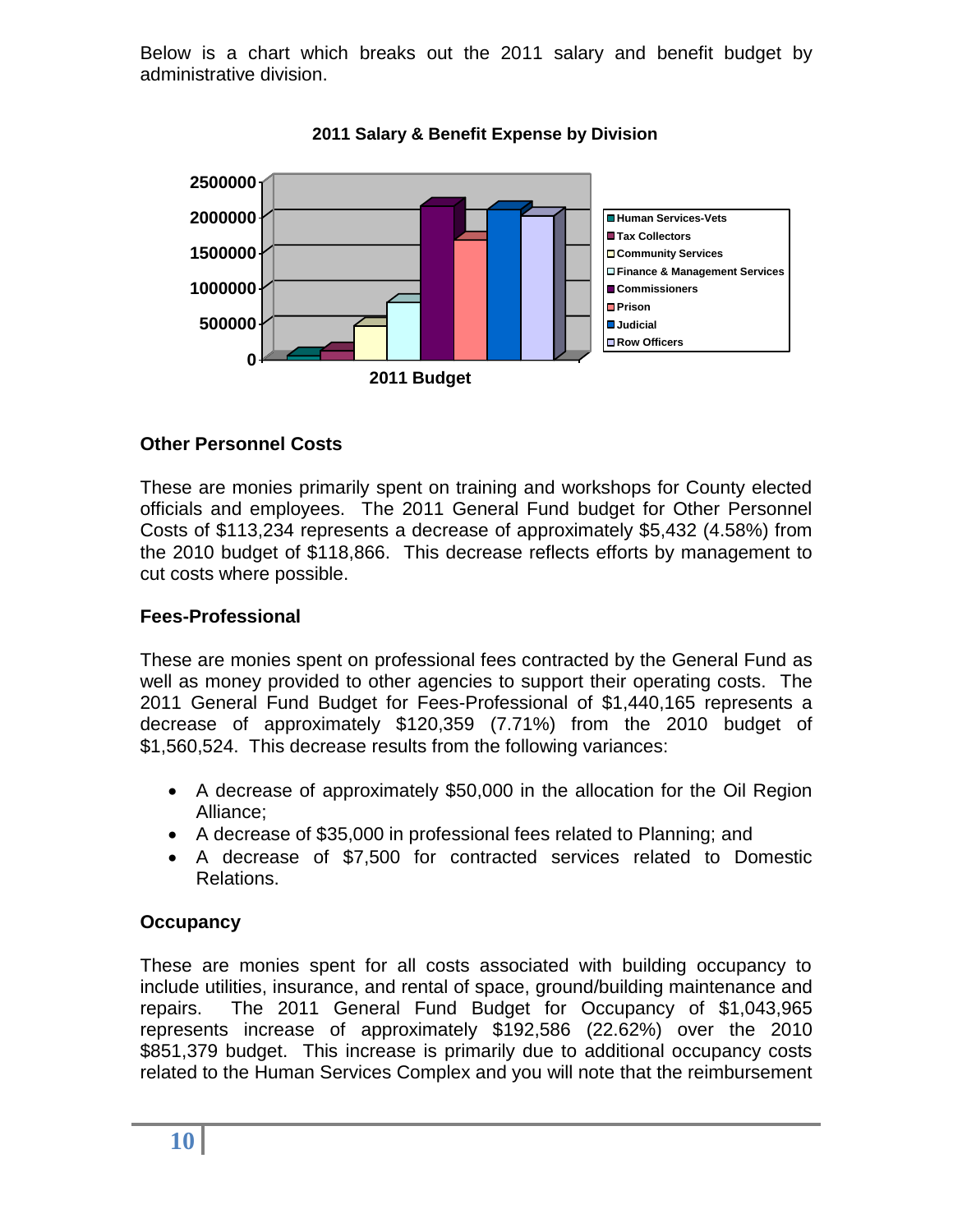for this occupancy which offsets these costs is enumerated in the revenue section of the narrative under fees for services.

### **Communication**

These are monies spent for costs such as telephone, postage, internet, and advertising. The 2011 General Fund budget for Communication of \$430,582 represents an increase of approximately \$36,912 (9.38%) over the 2010 \$393,670 budget. This increase is representative of the increased advertising and postage costs.

#### **Supplies**

These are monies spent for supplies required for all county departments to operate. The 2011 General Fund budget for Supplies of \$1,020,737 represents a decrease of approximately \$6,862 (.67%) from the 2010 \$1,027,599 budget. This decrease represents the cooperation of all departments in containing costs.

#### **Transportation**

These are monies spent for travel costs to include vehicle leases, repair, insurance and supplies. The 2011 General Fund budget for Transportation of \$154,319 represents an increase of approximately \$6,873 (4.66%) from the 2009 \$147,446 budget. This increase is primarily related to costs associated with car repairs and vehicle insurance.

#### **Other Expenses**

These are monies spent on all other expenses to include books, memberships, subscriptions, insurance for public officials, other court related costs and contingencies. The 2011 General Fund budget for Other Expense of \$445,407 represents a decrease of approximately \$116,136 (20.68%) over the 2010 \$561,543 budget. The decrease in namely representative of the contingency account which was decreased by \$100,000 from \$250,000 to \$150,000.

#### **Capital**

These are monies spent on capital equipment and projects and with the exception of those being funded directly by grants or other funding avenues, all capital is funded directly from the capital reserve fund. The 2011 General Fund budget for Capital of \$183,960 represents a decrease of approximately \$182,427 (49.79%) over the 2010 \$366,387 budget.

Of the \$183,960 total capital expenses, \$140,930 will be funded by the Capital Reserve Fund. The remaining expenses will be funded from other County Special Revenue Funds or state funding.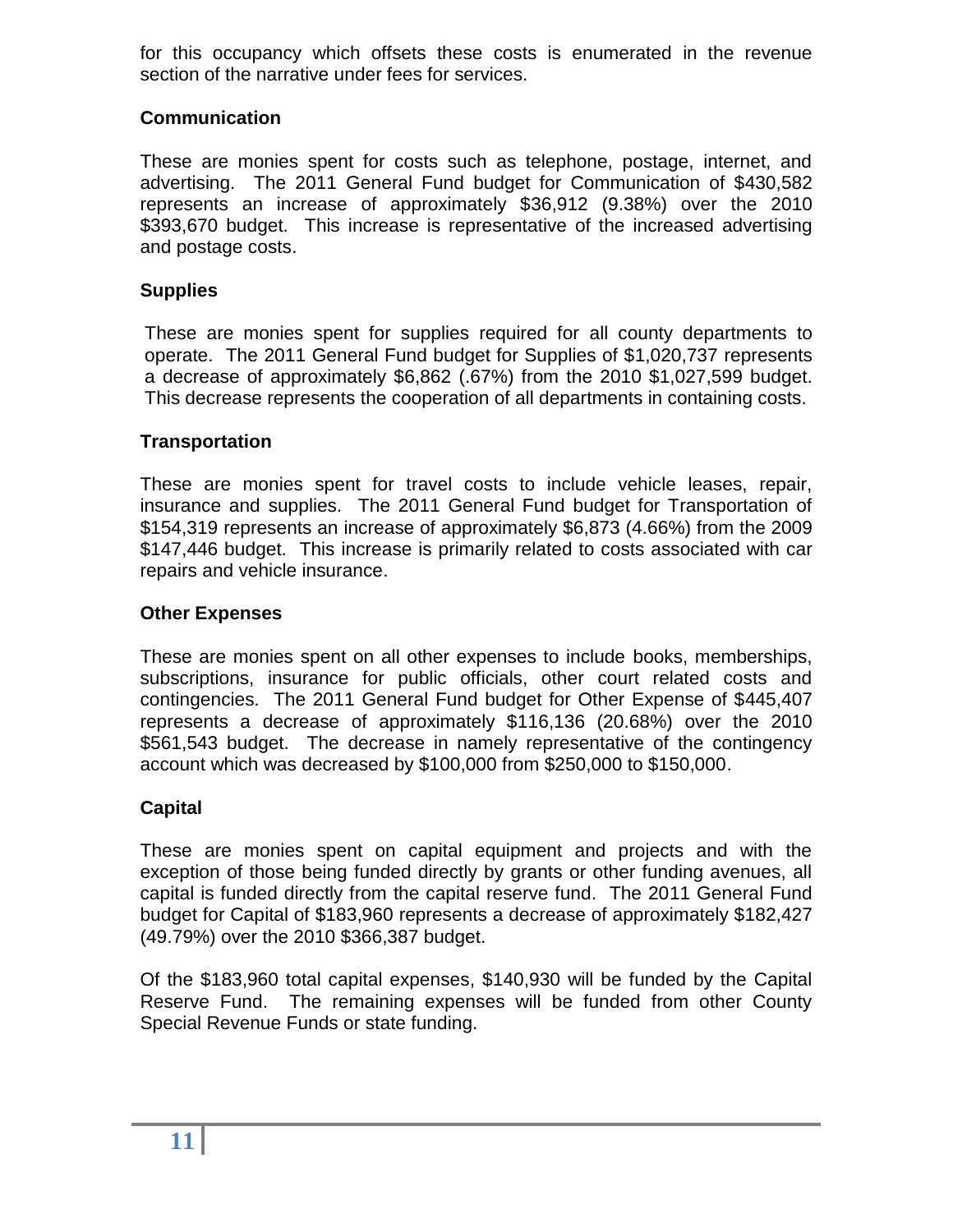#### **Inter Fund Transfers – Expenses**

These are various monies provided by the General Fund to other County funds. One example is County's responsibility to fund the 911 special revenue fund.

The 2011 General Fund budget for Inter Fund Transfers – Expense of \$2,589,215 represents an increase of approximately \$323,875 (14.3%) over the 2010 budget of \$2,265,340. The inter fund transfer expenses include:

- A total of \$710,639 to be funded to the Debt Service Fund to cover required debt service payments on the Series 2009.
- The General Fund anticipates a total of \$417,000 to be funded to the 911 Special Fund to cover costs associated with the operations of the 911 Center.
- The County match to the Human Services Funds is also reflected here totaling \$1,452,464 in 2011.

# *II. Operating Reserve Fund*

The Operating Reserve Fund currently has a balance of approximately \$2.3 million. Approximately \$1.99 million was transferred as appropriated in the 2010 General Fund Budget. Any carryover in 2010 will be transferred to the Operating Reserve Fund.

The 2010 budget uses \$2,076,876 of the Operating Reserve Fund to balance the General Fund Budget.

## *III. Human Services Funds*

All Human Services Funds actually operate on a fiscal year of July 1 through June 30. They are required to budget on a fiscal year basis; therefore, the County's calendar year budget for 2011 is expected to be their July 1, 2011 through June 30, 2012 budget. Since this fiscal budget has not yet been created, Human Services uses their 2010 calendar year budget as a basis for the 2011 calendar year budget. Once the 10-11 fiscal year budget is completed during 2011, budget amendments will be done to adjust the calendar year 2011 budget accordingly. The following chart trends the expenses per Human Services Fund which shows the greatest growth in CYS, Transportation, and Mental Retardation.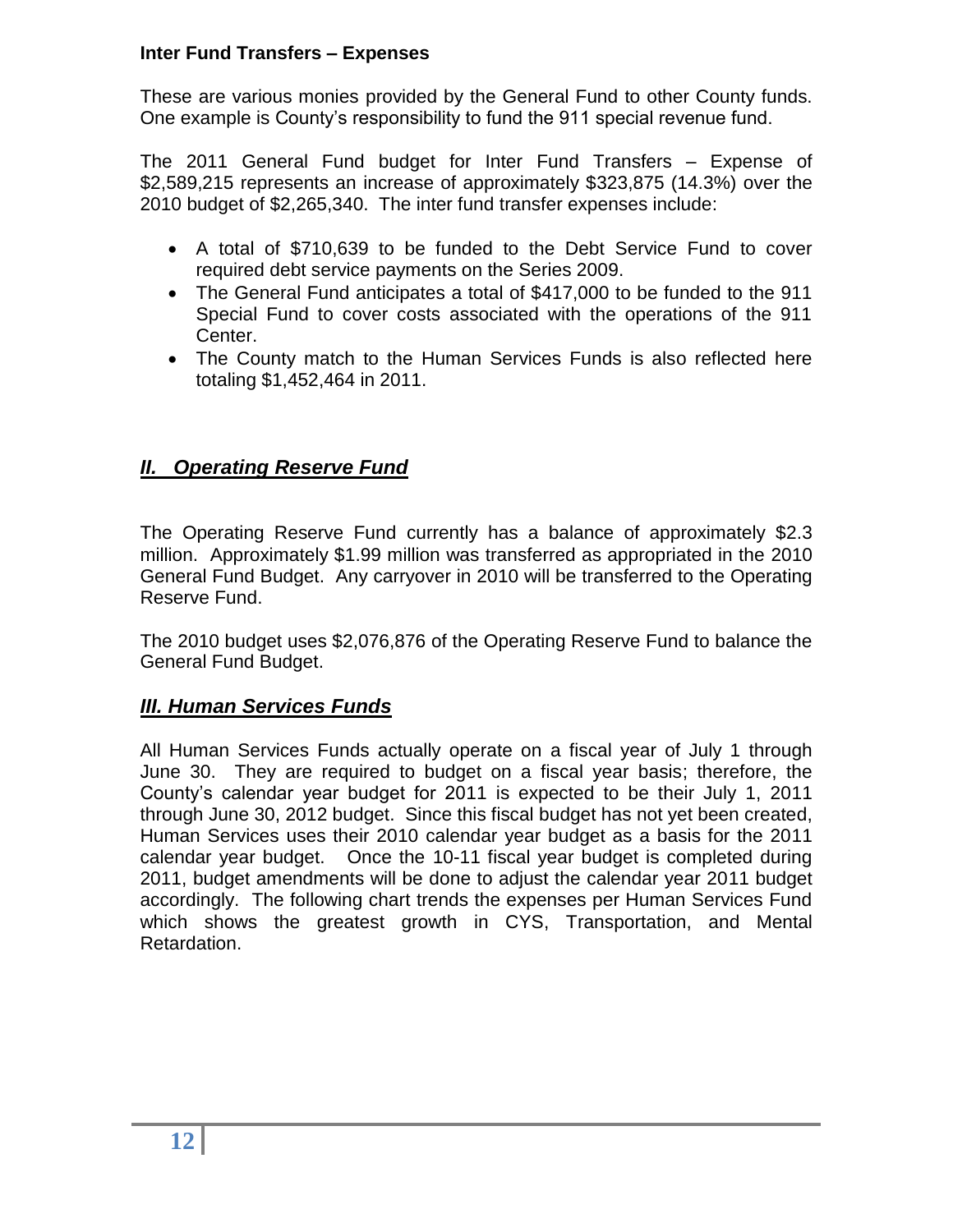#### **Human Services Expenses Trend**



One may note in 2010, the revenue and expenses related to the Mental Retardation program have decreased approximately \$6,500,000. This decrease reflects a decision by the Office of Developmental Programs to pay providers directly from the State Treasury as opposed to the monies flowing through the County.

#### *IV. Special Revenue Funds*

Special Revenue Funds are used to account for the proceeds of specific revenue sources that are legally restricted to expenditures for specified purposes.

The total 2011 budgeted revenues total \$7,129,045 which is an increase of \$2,742,890 (38.5%) from the 2010 \$4,386,155 budget.

The total 2011 Budgeted expenses total \$8,489,417 which is an increase of \$3,264,068 (38.5%) over the 2010 \$5,225,349 budget.

The following pie chart details the breakdown of the Special Revenue Funds expenses: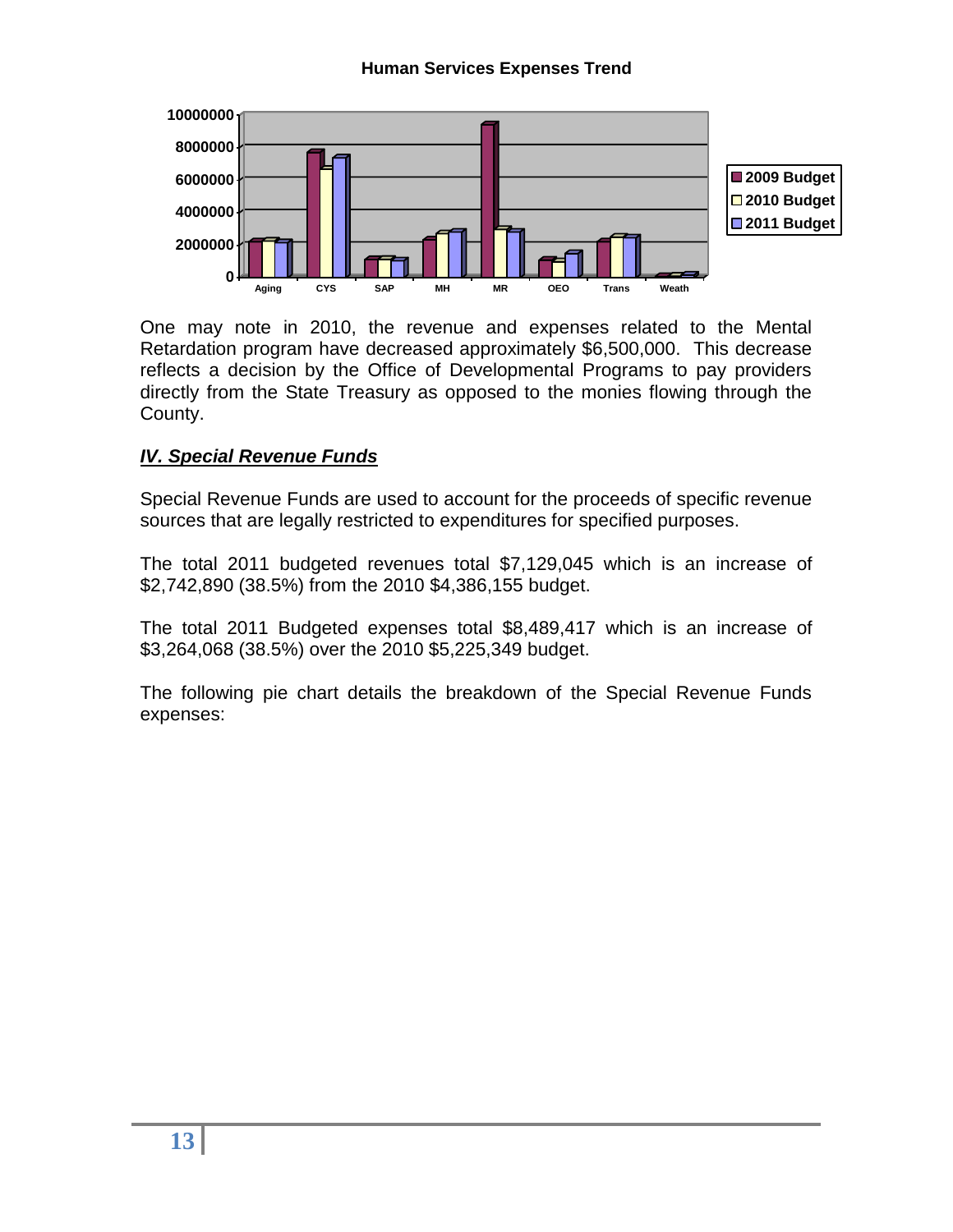#### **2011 Special Revenue Expense Budgets**



# *V. Capital Reserve*

Capital Reserve Funds are used to account for financial resources to be used for the acquisition or construction of major capital facilities or maintenance to existing facilities and equipment.

The 2011 Capital Budget revenue of \$546,000 is a slight decrease from the 2010 budget of \$550,000. This number represents the payments received on the lease purchase arrangement of Venango Manor and interest earnings.

The 2011 Capital Budget expense of \$822,313 represents a decrease of 13.7% over the 2010 \$934,833 budget. The primary uses of this fund are:

- \$150,000 funding for the 911 Special Fund Capital;
- \$140,930 funding for General Fund Capital to include items such as computer equipment, internal Courthouse renovations, and the repaving of the parking lot at the 911 facility;
- \$529,919 funding for debt service (manor) obligations.

The Capital fund is projected to have a cash balance of approximately \$650,000 at the end of 2010 providing all of the budgeted capital money is exhausted. Using the budgeted capital fund net loss, the capital fund is projected to have a cash balance of approximately \$350,000 at the end of 2011.